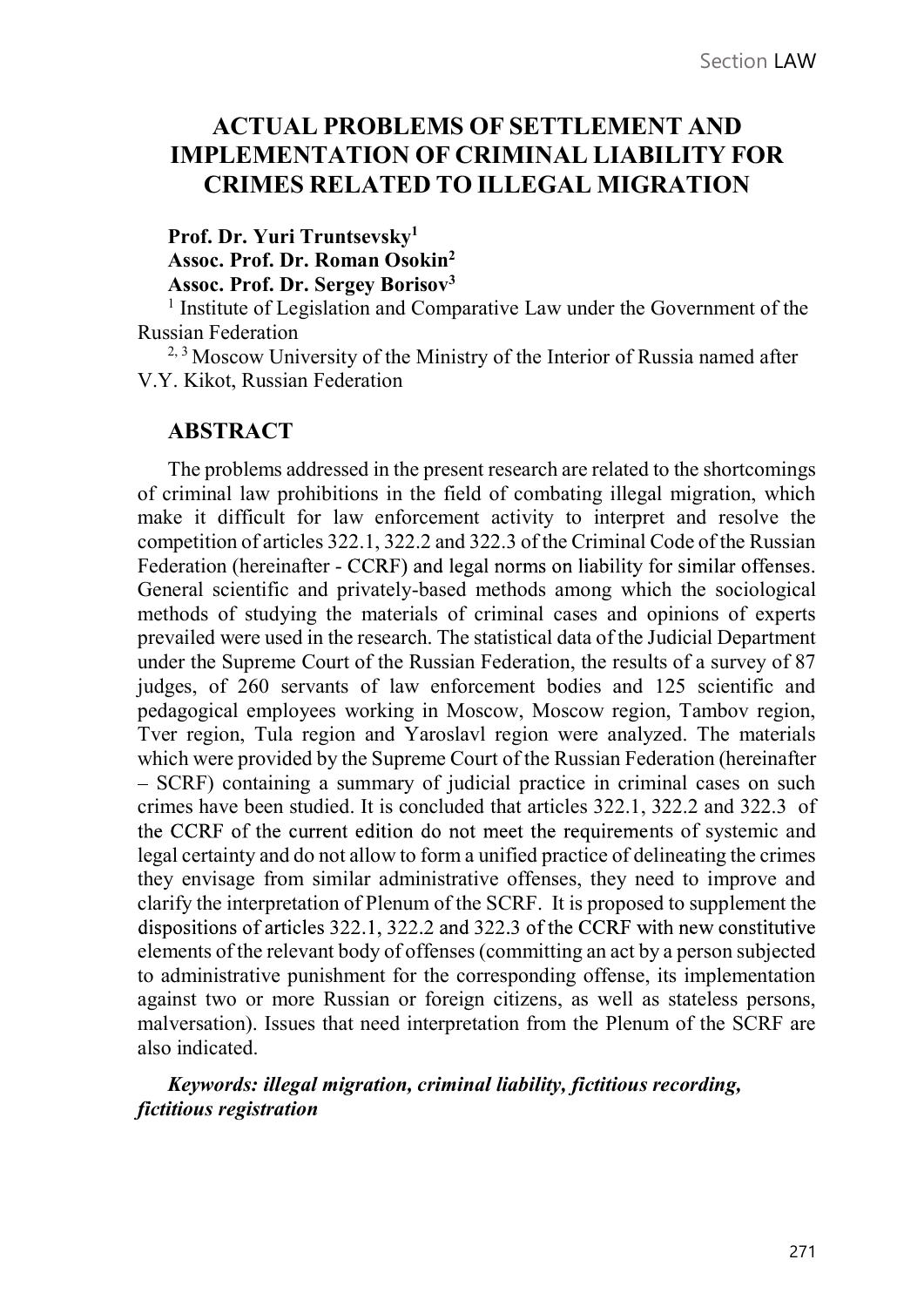# INTRODUCTION

In addition, a significant example of competition of rules of criminal and administrative law is the ratio of articles 322.2, 322.3 of the CCRF and Art. 19.27 of the CAORF "Provision of knowingly false information in the course of migration recording" the dispositions of which includes almost complete coincidence of the elements of the objective side of the body of crimes and offenses under consideration, since fictitious registration or recording presupposes the provision of false information expressed in that other form to the migration authorities.

We believe that the establishment and application of administrative-legal measures of response would be sufficient to effectively counteract the majority of offenses in the field of migration recording. The introduction of criminal liability for fictitious registration (recording) would be justified only when new articles 322.2, 322.3 of the CCRF include such criminological elements that would unequivocally point out the public danger of the actions which are prohibited by them and would allow the delimitation from similar administrative offenses. In particular, such elements could be the commission of an act by a person previously subjected to administrative punishment for the corresponding offense, its implementation against two or more Russian or foreign citizens, as well as stateless persons, malversation. 90.8% of the respondents among the number of judges, 76.54% of the polled employees of internal affairs agencies and 87.2% of scientific and pedagogical workers agreed with the need to introduce such alternative additional criminological elements in the dispositions of articles 322.2, 322.3 of the CCRF.

With regard to the organization of illegal migration which is prohibited by the Art.  $322<sup>1</sup>$  of the CCRF, we should note that the study of the practice of application of this criminal law rule showed that it is not uncommon for the bodies of preliminary investigation to bring to responsibility, and the courts to convict for specific actions of employment and ensuring the residence of illegal migrants who do not have a public danger. At the same time, it is not taken into account that such administrative responsibility are provided for such violations of the migration legislation (Part 3, Article 18.9, Article 18.15 of the CAORF).

While a significant part of the respondents (34.48% of the judges, 48.08% of the Department of Internal Affairs' employees and 87.2% of the scientific and pedagogical employees) expressed the opinion that the criminal liability under Art. 322.1 of the CCRF, according to its literal interpretation should be applied precisely for the organizational activity, which consists in finding partners, planning these illegal actions, directing their commission, etc. We agree with the expressed opinion about the fact that within the meaning of this norm the organization of illegal migration should be expressed in a complex of actions carried out "... not with respect to one foreign citizen or stateless person, but with respect to an indefinitely large number of persons, therefore this act must be of an ongoing nature or be committed one-time, but in relation to a large number of people". At the same time, in order to give for greater certainty of the content of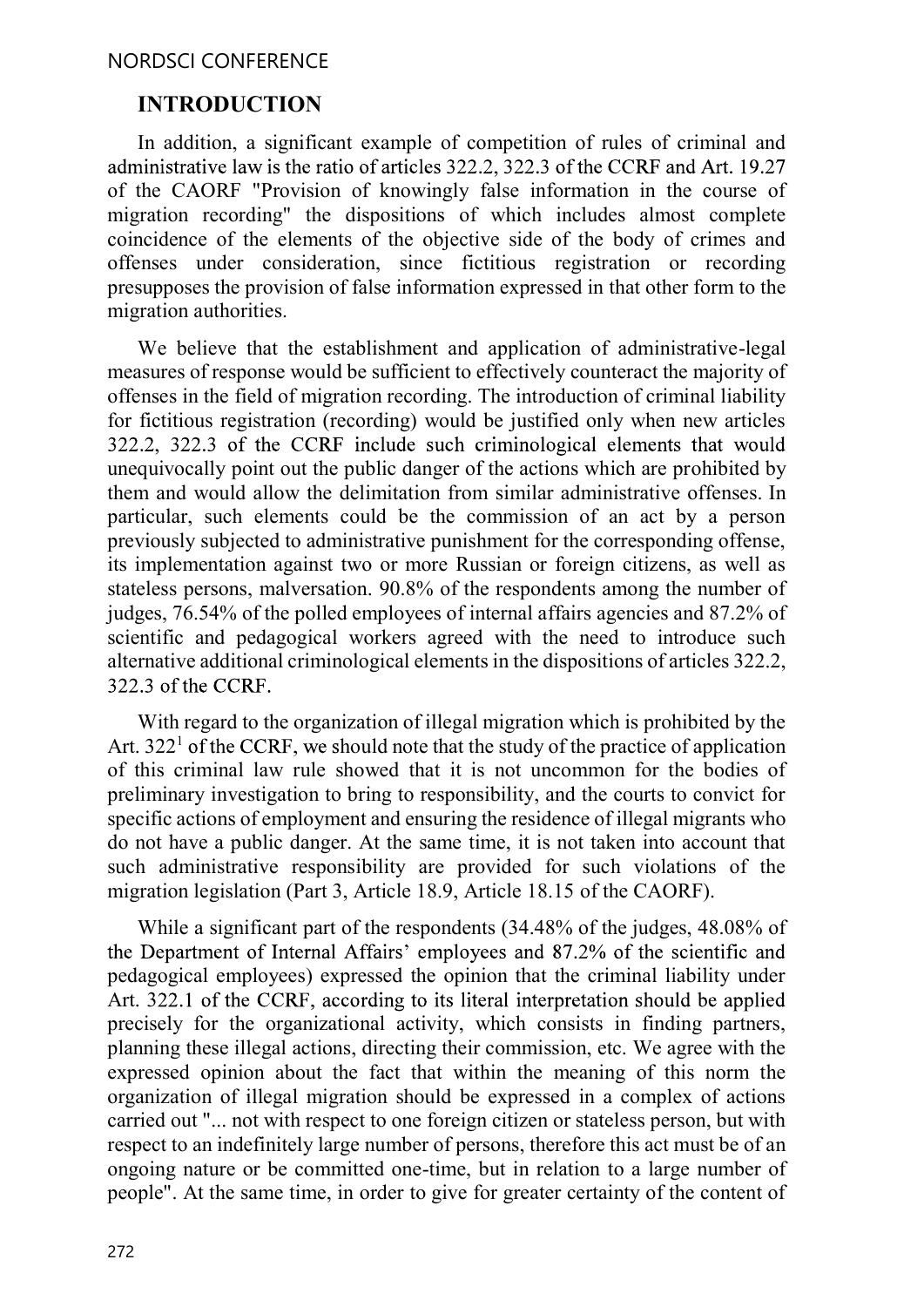dispositions of Part 1 of Art. 322.1 of the CCRF, we consider it expedient to include in it of such a crime-forming element as the commission of organizational actions systematically and (or) against two or more foreign citizens or stateless persons. About 51.72% of the respondents from among the judges, 58.46% of the interviewed Department of Internal Affairs' employees and 80.8% of the scientific and pedagogical workers agreed with this proposal.

The consolidation of the practice of the application of articles 322.1, 322.2 and 322.3 of the CCRF showed that the courts had no uniform approach to the legal assessment of the commission by the same person of several actions to organize illegal migration or fictitious registration at the place of residence or registration at the place of stay: in some cases, such actions are qualified as one continued crime, and in others - as a combination of two or more crimes.

In particular, when deciding on the qualification of actions to organize the illegal entry into the RF of several migrants which are committed simultaneously or for a short period of time, the courts mainly consider this committed act as one single complex crime if the relevant unlawful actions were covered by the common intent of the guilty persons. We believe that in most cases, the commission of two or more actions related to illegal migration is initially covered by the intent of the guilty persons, who usually deal with the relevant illegal activity on a regular, systematic basis, but the preliminary investigation bodies and then in some cases the courts qualify the deed not as one, but as a set of crimes.

The legal assessment of the considered violations of the migration legislation that have been committed in relation to two or more persons as a set of crimes is due to the approach which was developed in administrative practice, based on a note to Art. 18.9 of the CAORF, which stated that in case of violation of the established procedure for registration of documents for the right of stay of foreign citizens and stateless persons in Russia, their residence, movement, change of place of stay or residence in the Russian Federation and departure for two and more invited foreign citizens and (or) stateless persons, the administrative responsibility established by this norm applies with respect to each foreign citizen or stateless person separately.

We believe that in order to give uniformity to relevant judicial practice and to eliminate the prerequisites for render unfair law enforcement decisions on cases of crimes related to illegal migration, it is expedient for the Plenum of the SCRF to explain in which cases the commission of actions which are prohibited by articles 322.1, 322.2 and 322.3 of the CCRF, should be recognized as one, and in which – as complex of the relevant crimes.

Also very important and lacking in practice is the Interpretation of the Plenum of the SCRF on the issue of determining the timing of the end of such crimes, primarily those provided for in articles 322.2 and 322.3 of the CCRF. Regarding this issue, the judges drew attention to the problem that in practice, when determining the moment of the end of these crimes, it is customary to proceed from the fact of a fictitious registration (recording) take place, but it may be difficult to prove the person's lack of intention to stay (live) in a in a living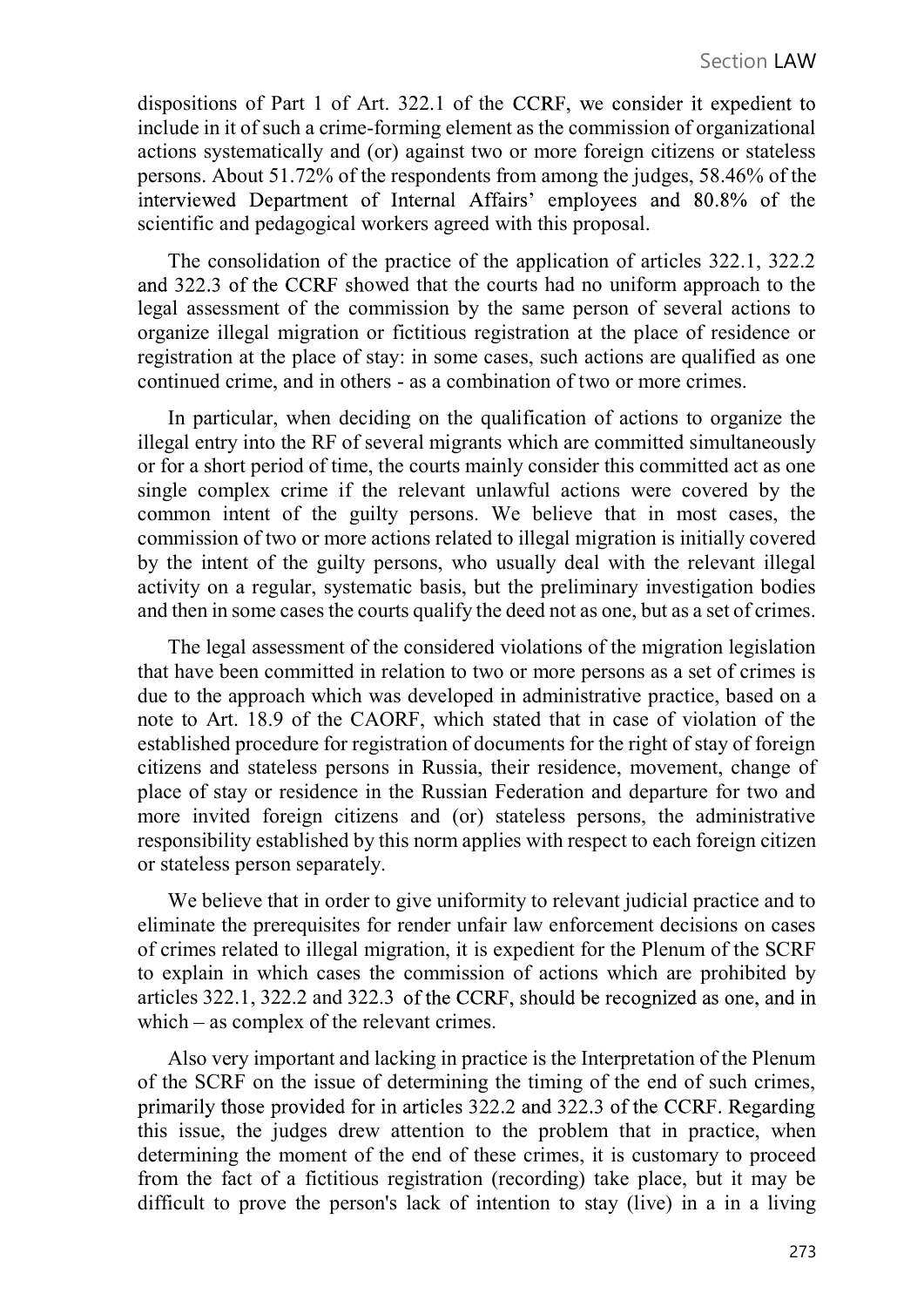#### NORDSCI CONFERENCE

premise. Particularly the lack of proof of the fact that the person registering (recording) someone at the place of residence (the place of stay) was aware of the fictitiousness of this legal fact, in practice can serve as the basis for the termination of the criminal case or the acquittal of this person.

With reference to articles 322.2 and 322.3 of the CCRF, we also point out the problem of exempting the perpetrators of criminal acts from criminal liability, taking into account the special conditions provided for in the notes to these criminal law norms, or more precisely, such an obligatory condition as facilitating the disclosure of a committed crime, which practice is extensively interpreted.

Facilitation of disclosure assumes that certain circumstances of a committed crime become known to law enforcement agencies through the efforts of that person. At the same time, courts recognize not only a turnout or truthful explanation given by a person in the course of an inspection under Art. 144 of the Code of Criminal Procedure RF as such assistance, but also consent to inspect the home in the absence of a judicial decision, consistent and truthful testimony during the investigation; a petition for an inquiry into the shortened form and / or the consideration of the case in a special order, that is, in most cases circumstances that cannot be regarded as facilitating the disclosure of a crime are taken into account.

In order to eliminate the highlighted problem, it seems advisable to abandon such notes, since the acts which are provided for in articles 322.2 and 322.3 of the CCRF in cases on which exemption from criminal liability on general grounds is possible, for example, due to active repentance (Art. 75 of the CCRF), one of the manifestations of which can be recognized the assistance not only in the disclosure, but also in the investigation of the crime fall into the category of minor crimes. Our proposal was supported by 62.22% of the surveyed judges, 76.54% of the employees of internal affairs agencies and 84% of the scientific and pedagogical employees.

In conclusion, we would like to notice that in the decisions of January 26, 2017  $N_e$  29-O and of September 27, 2017,  $N_e$  2175-O, passed on complaints against Art. 322.3 of the CCRF as an insufficiently defined criminal-legal prohibition with unnecessarily strict sanction, the Constitutional Court of the RF, in particular, indicated that the disputed norm valid in the system of legal regulation does not contain uncertainty, and the resolution of the question of the scope of sanctions for the Articles of the Special Part of the CCRF is the prerogative of the federal legislator, who must take into account the need to ensure the proportionality of criminal penalties for the committed act and the balance of the individual's fundamental rights and the general interest in protecting the person, society and the state against crimes. At the same time, the very fact of such complaints together with the identified problems indicates the need to improve the legal regulation of legal liability for various violations of migration legislation.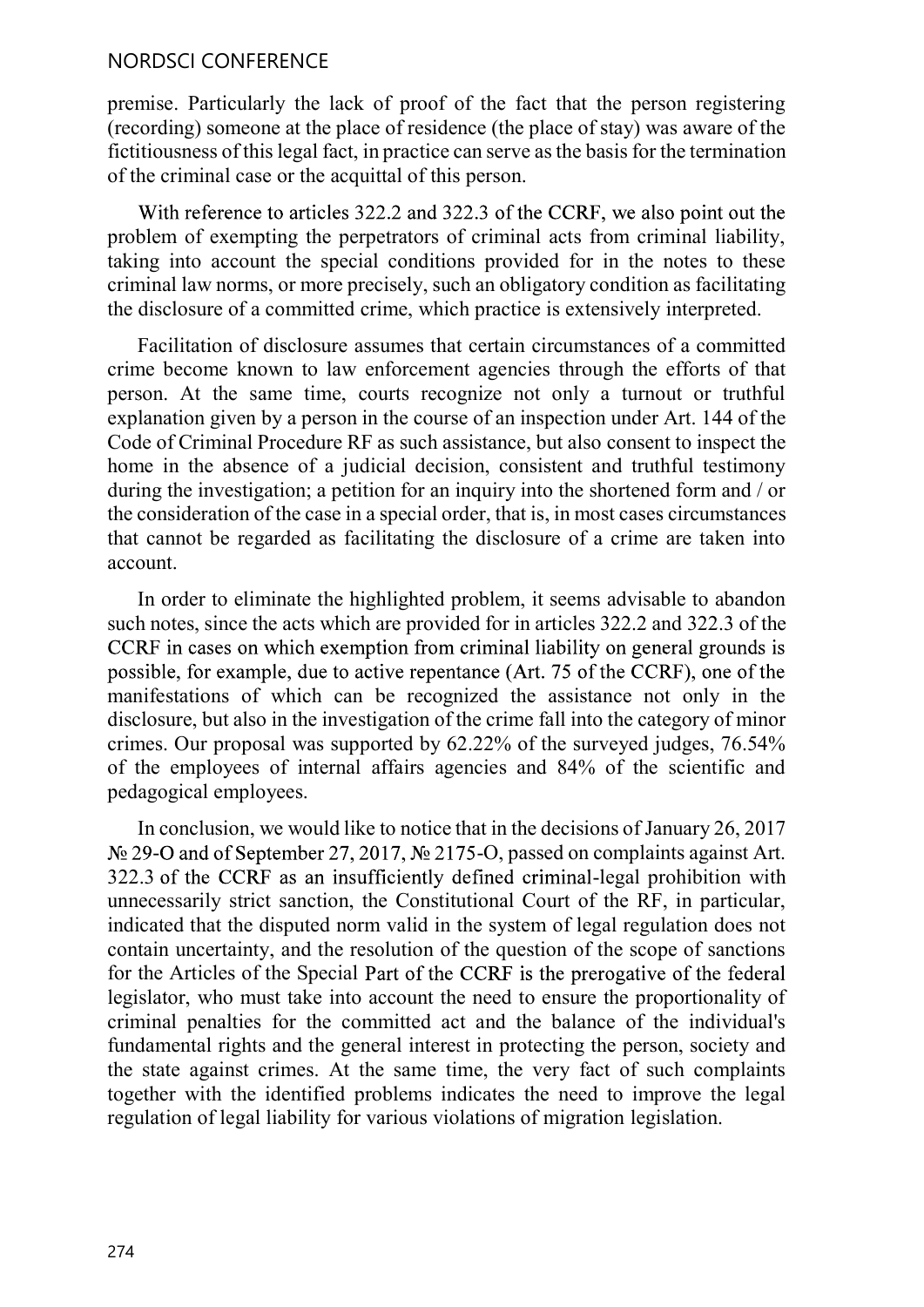# **CONCLUSION**

 Certainly, relations related to migration processes and ensuring proper order for the implementation of migration recording need criminal law protection, but this should be provided and implemented only with respect to those acts that have a public danger and on the basis of such provisions of the Special Part of the CCRF which exclude ambiguity and uncertainty in the regulation of the elements of the body of these crimes, as well as the conditions for the release from criminal liability of persons who committed the latter. The specifics of the body of crimes envisaged in articles 322.1, 322.2 and 322.3 of the CCRF and modern problems of regulating and realizing of responsibility for such crimes are considered in this paper. Currently, articles 322.1, 322.2 and 322.3 of the CCRF do not fully meet the requirements of systemic and legal certainty, they need to be improved, as well as implemented by the Plenum of the SCRF on the problematic issues of their application. We have identified these issues in the present paper, as well as areas for improving these criminal law norms, including the introduction of new constitutional and qualifying features in the body of relevant crimes. We believe that these proposals, when implemented, will help to eliminate the identified problems.

# **REFERENCES**

[1] Bernat, Frances, Immigration and crime, Criminology and Criminal Justice, Oxford research encyclopedias, 2018. URL http://criminology.oxfordre.com/view/10.1093/acrefore/9780190264079.001.00 01/acrefore-9780190264079-e-93, date views 06.04.2018.

[2] Bianchi, Milo and Buonanno, Paolo and Pinotti, Paolo. Do Immigrants Cause Crime? Journal of the European Economic Association, Forthcoming. November 15, 2010. Available at SSRN: https://ssrn.com/abstract=1785005, date views 05.04.2018.

[3] Curtis, Christine. Preface to the Special Issue: Critical Criminology: Mass Incarceration, Prevention, and Immigration" Western Criminology Review, 2011. 12(2):1-2, http://wcr.sonoma.edu/v12n2/Curtis.pdf, date views 06.04.2018.

[4] Dzmitryieva, Arina. The Contribution of Migrants to Crime in Russia: Evidence from Court Statistics Russian Politics and Law, vol. 54, nos. 2–3, 2016, pp. 227–280.

[5] Kern, Soeren., Germany: Migrant Crime Spiked in 2016, Gatestone Institute International Policy Council, 2017. URL : https://www.gatestoneinstitute.org/10304/germany-migrants-crime, date views 05.04.2018.

[6] Machin, Stephen J. and Olivier, Marie and Vujic, Suncica. The Crime Reducing Effect of Education. The Economic Journal, May, 2011, vol. 121, Issue 552, pp. 463-484.

[7] Saliqeh, Mohammad Jafar and Shah Heydar, Abdul Karim. The Effect of Immigration on Criminal Phenomena, International Journal of Social Sciences (IJSS), 2017, vol.7, No.4, pp. 61-68.